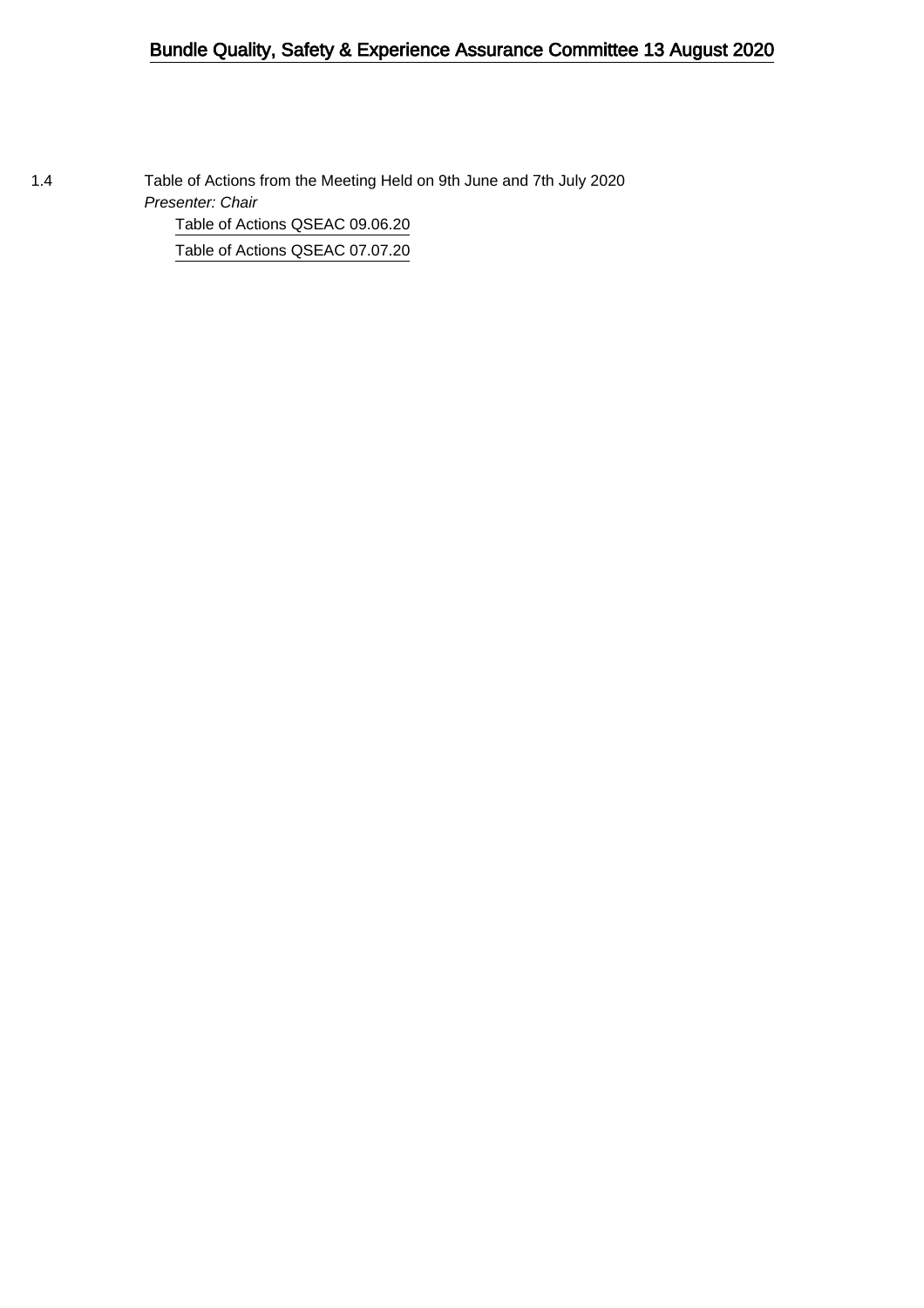

## **TABLE OF ACTIONS FROM QUALITY, SAFETY & EXPERIENCE ASSURANCE COMMITTEE MEETING HELD ON 9TH JUNE 2020**

<span id="page-1-0"></span>

| <b>MINUTE</b><br><b>REFERENCE</b> | <b>ACTION</b>                                                                                                                                                                                                                                                                                                       | <b>LEAD</b> | <b>TIMESCALE</b> | <b>PROGRESS</b>                                                  | <b>RAG</b><br><b>Rating</b> |
|-----------------------------------|---------------------------------------------------------------------------------------------------------------------------------------------------------------------------------------------------------------------------------------------------------------------------------------------------------------------|-------------|------------------|------------------------------------------------------------------|-----------------------------|
| <b>QSEAC</b><br>(20)67            | <b>MINUTES AND MATTERS ARISING FROM THE</b><br><b>MEETING HELD ON 7TH APRIL AND 7TH MAY</b><br>2020<br>QSEAC(20)56 Policy/Guidance Updates -<br>$\bullet$<br><b>COVID-19 National and Local Approved and</b><br><b>Published Guidance: to amend Mrs Christine</b><br>Davies to Mrs Christine James.                 | <b>KR</b>   | <b>June 2020</b> | Complete - Amended version<br>published on UHB website.          |                             |
| <b>QSEAC</b><br>(20)68            | <b>TABLE OF ACTIONS FROM THE MEETINGS</b><br><b>HELD ON 7TH APRIL AND 7TH MAY 2020</b><br><b>QSEAC(20)41 Hospital Acquired Thrombosis</b><br>$\bullet$<br>(HAT) Action Plan: for an updated HAT Action<br>Plan to be presented to QSEAC in October<br>2020.                                                         | SG          | <b>June 2020</b> | Forward planned on the QSEAC work<br>programme for October 2020. |                             |
| <b>QSEAC</b><br>(20)69            | <b>LISTENING &amp; LEARNING SUB-COMMITTEE</b><br><b>VERBAL UPDATE AND LISTENING &amp;</b><br><b>LEARNING SUB-COMMITTEE TERMS OF</b><br><b>REFERENCE</b><br>to include the Assistant Director of Therapies<br>$\bullet$<br>and Health Science in the membership of the<br>Listening and Learning Sub-Committee ToRs. | <b>LOC</b>  | <b>July 2020</b> | Completed - in attendance at L&LSC<br>meeting in July 2020       |                             |
| <b>QSEAC</b><br>(20)70            | <b>RESEARCH &amp; DEVELOPMENT (R&amp;D) ACTIVITY</b><br><b>REPORT/ANNUAL REPORTS 2018/19 AND</b><br>2019/20<br>to correct the typographical error on page 2 of<br>$\bullet$<br>the report amending 'Principle Investigators' to<br>read 'Principal Investigators'.                                                  | <b>KR</b>   | <b>June 2020</b> | Complete                                                         |                             |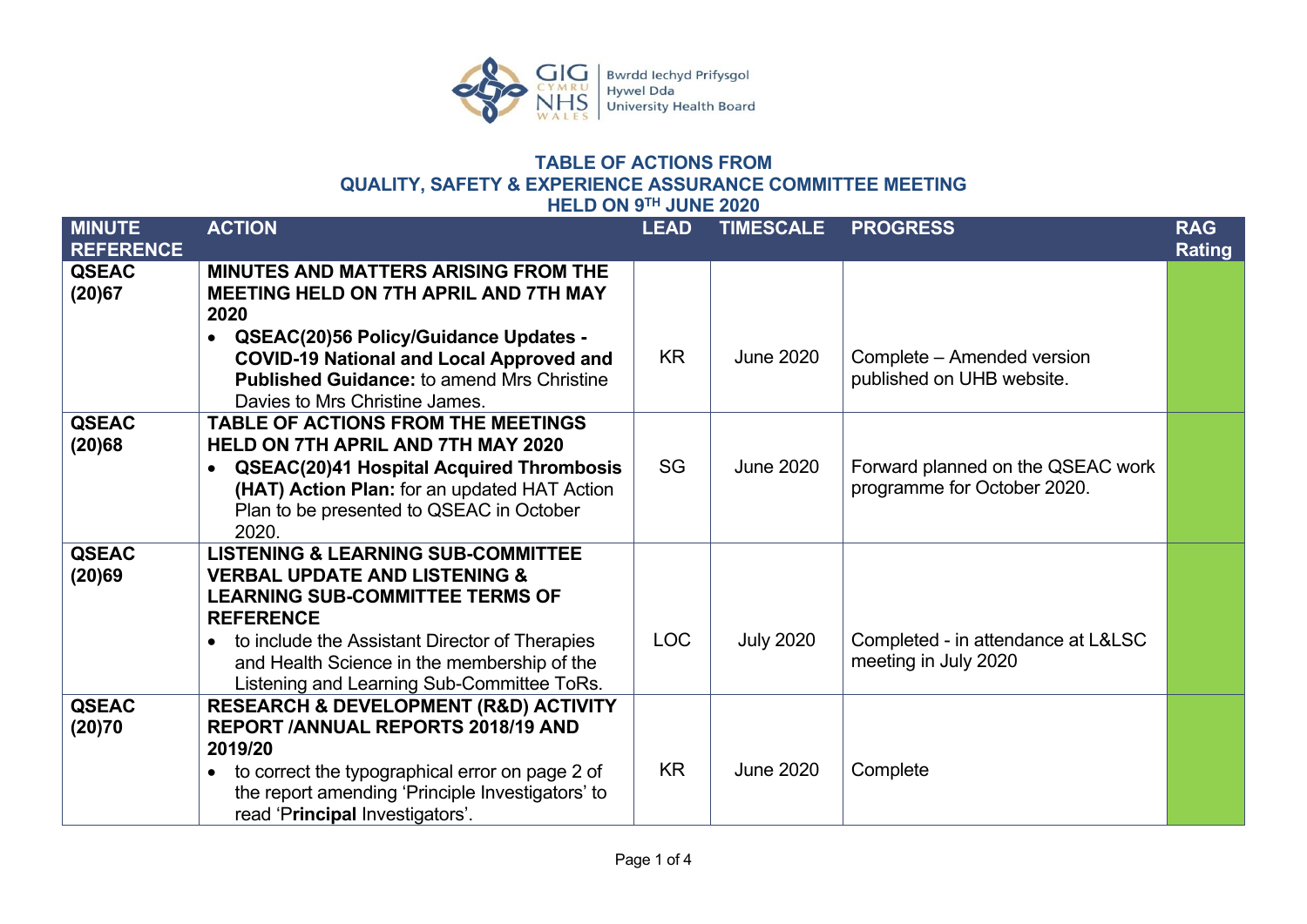| <b>MINUTE</b><br><b>REFERENCE</b> | <b>ACTION</b>                                                                                                                                                             | <b>LEAD</b> | <b>TIMESCALE</b> | <b>PROGRESS</b>                                                                                                                                                                                                                                                                                                                                                                                                                                                                                                                                         | <b>RAG</b><br>Rating |
|-----------------------------------|---------------------------------------------------------------------------------------------------------------------------------------------------------------------------|-------------|------------------|---------------------------------------------------------------------------------------------------------------------------------------------------------------------------------------------------------------------------------------------------------------------------------------------------------------------------------------------------------------------------------------------------------------------------------------------------------------------------------------------------------------------------------------------------------|----------------------|
|                                   | To ensure that the lack of dedicated space for<br>$\bullet$<br>R&D activity is linked to the social distancing<br>and capital discussions involving the planning<br>team. | <b>KM</b>   | <b>July 2020</b> | The priority site is Glangwili General<br>Hospital and a request for space to be<br>considered has gone to the site<br>management team, who are being<br>supported by estates. This is will be<br>reviewed, recognising site constraints,<br>in a meeting planned for 14th July<br>2020.                                                                                                                                                                                                                                                                |                      |
|                                   | for Dr Subhamay Ghosh to meet with Professor<br>$\bullet$<br>John Gammon to explore the viability of the<br>R&D team utilising accommodation at Swansea<br>University.    | SG          | <b>July 2020</b> | A meeting has taken place to discuss<br>the viability of utilising accommodation<br>at Swansea University. However, the<br>outcome of the discussion was that<br>for the purpose of conducting clinical<br>research, the proximity to clinical<br>areas is essential and therefore the<br>premises at Swansea University are<br>not adequate for this purpose.<br>Furthermore, the inadequate R&D<br>accommodation at GGH is starting to<br>affect the performance and targets,<br>therefore urgent discussions are<br>warranted to address this issue. |                      |
| <b>QSEAC</b><br>(20)71            | <b>OUTCOME OF QSEAC SELF-ASSESSMENT</b><br><b>PROCESS 2019/20</b><br>to present a report on the agreed themes for the<br>$\bullet$<br>QSEAC cycle post COVID-19.          | MR/KR       | <b>July 2020</b> | Updated QSEAC work programme<br>presented to QSEAC on 13th August<br>2020.                                                                                                                                                                                                                                                                                                                                                                                                                                                                              |                      |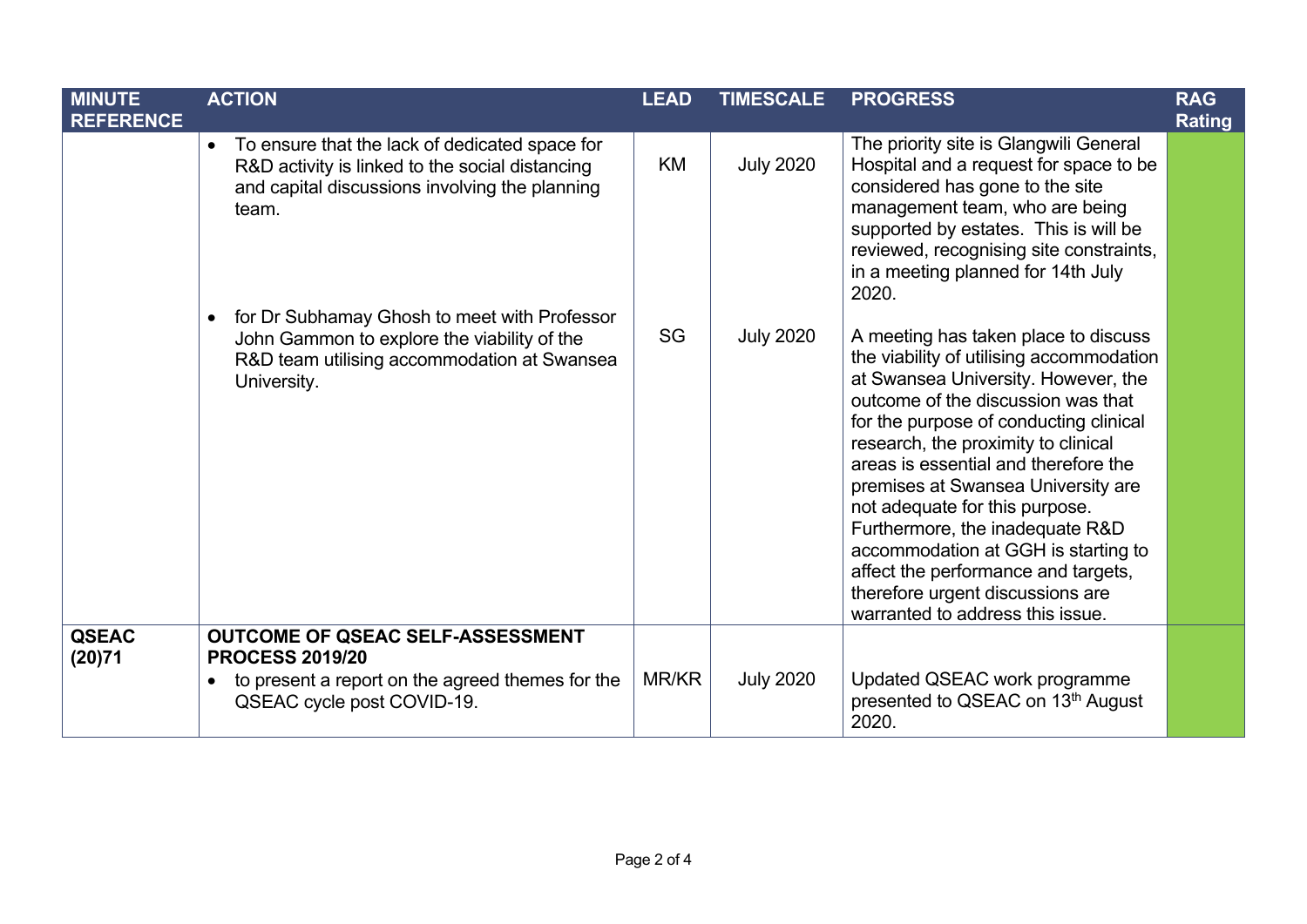| <b>MINUTE</b><br><b>REFERENCE</b> | <b>ACTION</b>                                                                                                                                                                                                                                                           | <b>LEAD</b> | <b>TIMESCALE</b> | <b>PROGRESS</b>                                                                                                                                                                                                                                                                                                                                                                                                                                                                                                                                      | <b>RAG</b><br>Rating |
|-----------------------------------|-------------------------------------------------------------------------------------------------------------------------------------------------------------------------------------------------------------------------------------------------------------------------|-------------|------------------|------------------------------------------------------------------------------------------------------------------------------------------------------------------------------------------------------------------------------------------------------------------------------------------------------------------------------------------------------------------------------------------------------------------------------------------------------------------------------------------------------------------------------------------------------|----------------------|
| <b>QSEAC</b><br>(20)72            | <b>CORPORATE RISKS REPORT</b><br>to provide an update in relation to the quota of<br>middle grade doctors in ED departments other<br>than Withybush General Hospital.                                                                                                   | <b>AC</b>   | <b>July 2020</b> | <b>BGH</b> - No vacancies<br>GGH-3 currently in onboarding<br>process via recruitment, with 1 middle<br>grade, leaving at the end of July 2020.                                                                                                                                                                                                                                                                                                                                                                                                      |                      |
|                                   | to add to the risk register a standalone risk in<br>$\bullet$<br>relation to "dual capacity", (i.e. utilisation of field<br>hospitals), due to current social distancing<br>requirements impacting on acute site bed<br>capacity.                                       | <b>AC</b>   | <b>July 2020</b> | As requested, a new risk is in the<br>process of being added to the<br><b>Corporate Risk Register</b>                                                                                                                                                                                                                                                                                                                                                                                                                                                |                      |
| <b>QSEAC</b><br>(20)73            | <b>COVID-19 RISK REPORT</b><br>to present the outcome of discussions with<br>$\bullet$<br>operational teams on how each risk will be<br>managed appropriately going forward, to a<br>future meeting of QSEAC.                                                           | AC/KR       | <b>June 2020</b> | Forward planned on the QSEAC work<br>programme from October 2020<br>onwards.                                                                                                                                                                                                                                                                                                                                                                                                                                                                         |                      |
| <b>QSEAC</b><br>(20)75            | <b>QUALITY AND SAFETY ASSURANCE REPORT</b><br><b>INCLUDING EXTERNAL MONITORING FINAL</b><br><b>REPORTS</b><br>to confirm via the Table of Actions whether hip<br>$\bullet$<br>fractures have increased due to patients self-<br>isolating during the COVID-19 pandemic. | <b>MR</b>   | <b>July 2020</b> | Update provided within the report on<br>Incident Reporting during COVID-19<br>provided to the extraordinary QSEAC<br>meeting held on 9th June 2020.<br>At this time there is no evidence to<br>suggest there has been a rise in the<br>number of femur fractures (shaft or<br>neck of femur) in Pembrokeshire or<br>Ceredigion. There is a slight increase<br>in Carmarthenshire. This will be<br>scrutinised at the multidisciplinary hip<br>fracture meeting scheduled and<br>reported to the Scheduled Care<br>Quality and Governance Meeting and |                      |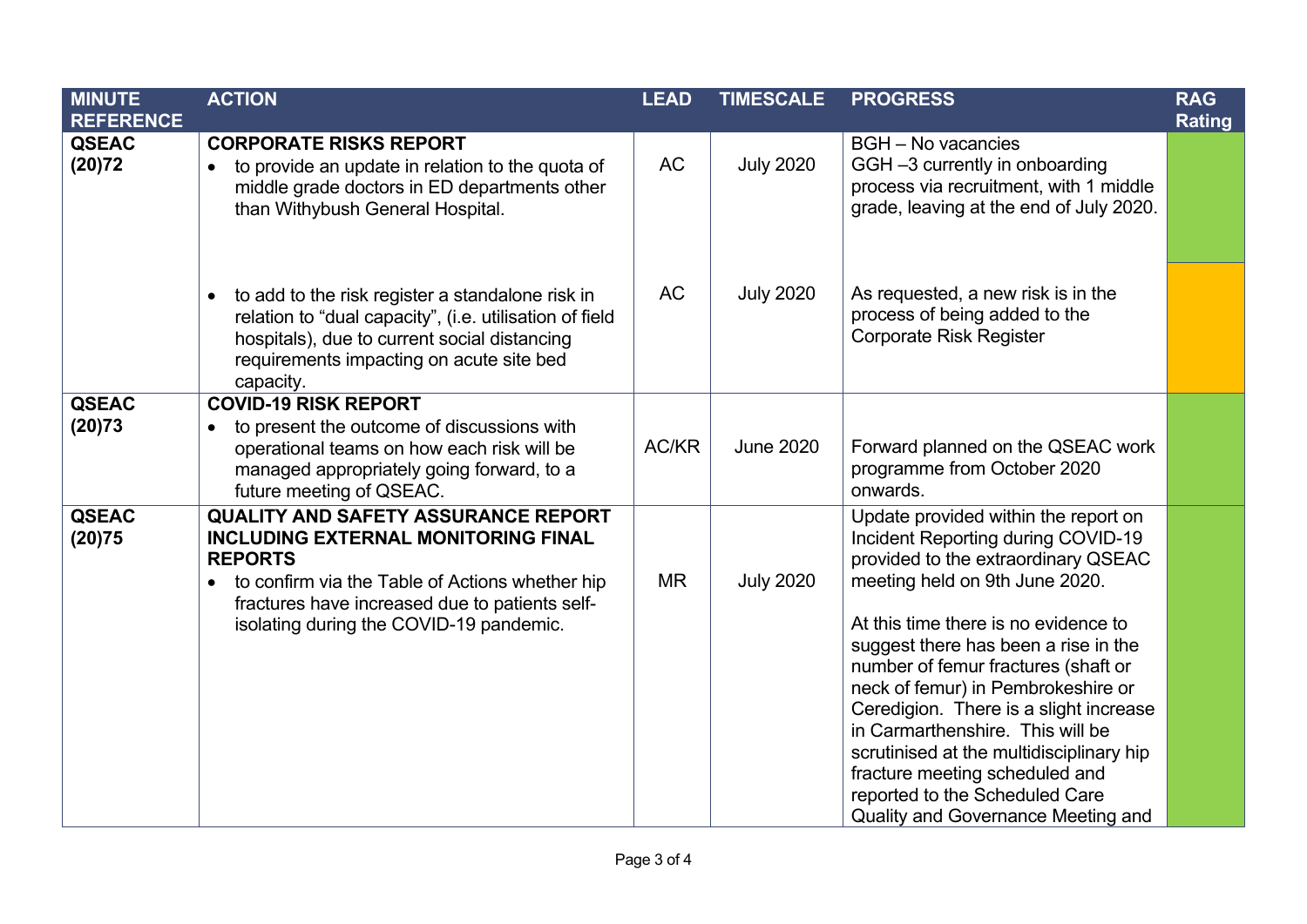| <b>MINUTE</b><br><b>REFERENCE</b> | <b>ACTION</b>                                                                                                                                                                                                                                                                                                                                                                                                                                       | <b>LEAD</b>        | <b>TIMESCALE</b>                     | <b>PROGRESS</b>                                                                                                                            | <b>RAG</b><br><b>Rating</b> |
|-----------------------------------|-----------------------------------------------------------------------------------------------------------------------------------------------------------------------------------------------------------------------------------------------------------------------------------------------------------------------------------------------------------------------------------------------------------------------------------------------------|--------------------|--------------------------------------|--------------------------------------------------------------------------------------------------------------------------------------------|-----------------------------|
|                                   |                                                                                                                                                                                                                                                                                                                                                                                                                                                     |                    |                                      | escalated to the relevant committee<br>as appropriate.                                                                                     |                             |
| <b>QSEAC</b><br>(20)80            | <b>TRANS-CATHETER AORTIC VALVE INSERTION</b><br>(TAVI) PROGRESS<br>to present the outcome report to QSEAC<br>following the further review of the TAVI service<br>by the Royal College of Physicians (RCP).<br>for Mrs Joanne Wilson to provide an assurance<br>$\bullet$<br>to the Community Health Council (CHC), that<br>they will be appraised of any identified<br>irregularities in hospital services, as early as<br>possible in the process. | PK/KR<br><b>JW</b> | Sept 2020<br><b>July 2020</b>        | Forward planned on the QSEAC work<br>programme from October 2020<br>onwards.<br>Confirmed at Board Seminar on Q2<br>plan on 25th June 2020 |                             |
| <b>QSEAC</b><br>(20)83            | PUTTING THINGS RIGHT (PTR) POLICY<br>for Mrs Louise O'Connor to discuss any<br>$\bullet$<br>concerns with the CHC, to improve the process<br>of handovers between teams, when dealing with<br>a complaint.                                                                                                                                                                                                                                          | <b>LOC</b>         | <b>July 2020</b>                     | This issue is being addressed in the<br>new handbook/ tooklit                                                                              |                             |
| <b>QSEAC</b><br>(20)84            | <b>MANAGEMENT AND DISTRIBUTION OF</b><br>SAFETY ALERTS AND NOTICES POLICY<br>to review the list of alerts in Section 5 to ensure<br>$\bullet$<br>that all alerts are included.<br>to present the updated Management and<br>$\bullet$<br>Distribution of Safety Alerts and Notices<br>Procedure for approval at a future QSEAC<br>meeting.                                                                                                           | <b>MR</b><br>MR/KR | <b>July 2020</b><br><b>June 2020</b> | Included within the revised report for<br>approval at QSEAC in August 2020<br>Agenda item for QSEAC 13th August<br>2020.                   |                             |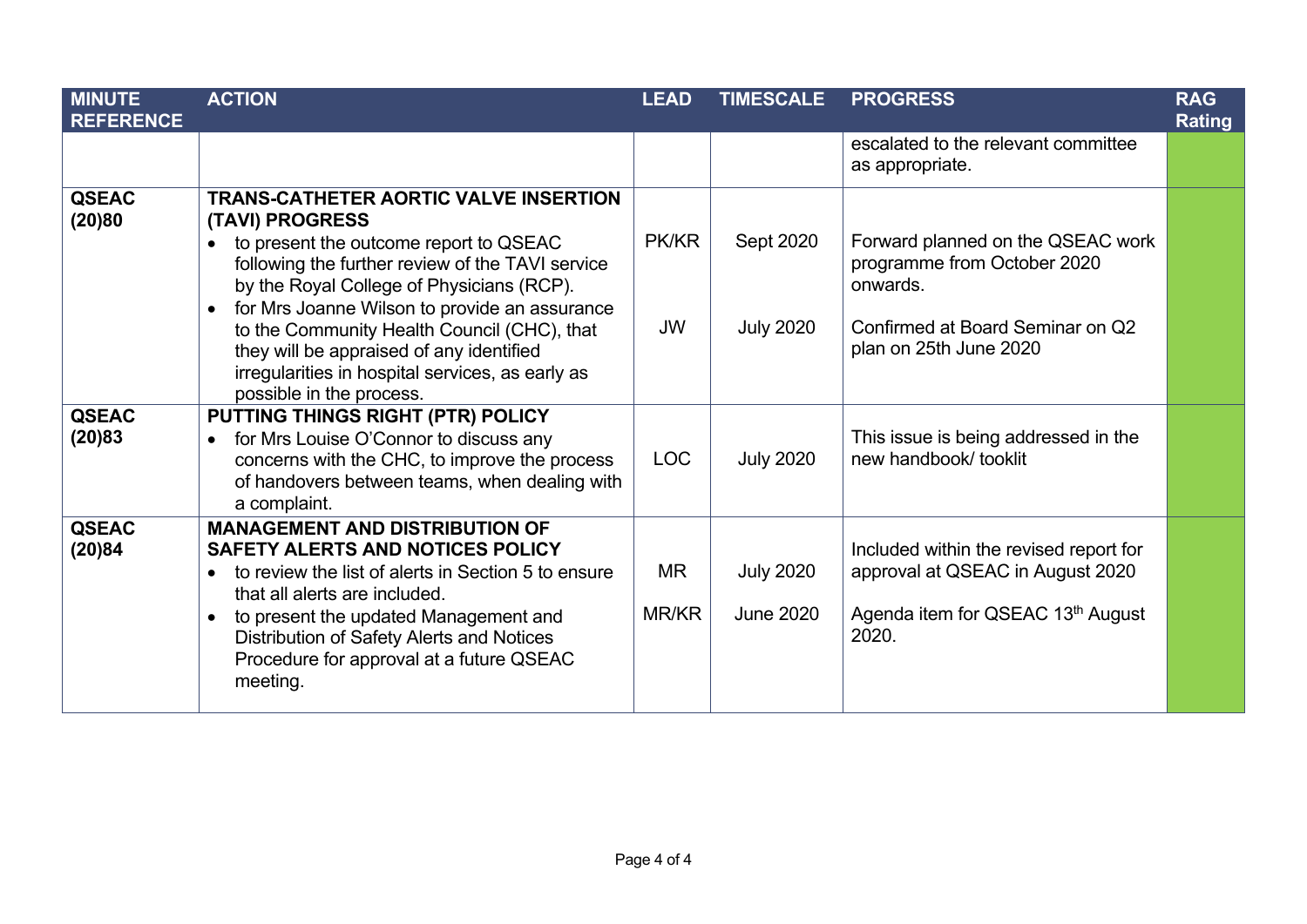

## **TABLE OF ACTIONS FROM QUALITY, SAFETY & EXPERIENCE ASSURANCE COMMITTEE MEETING HELD ON 7TH JULY 2020**

<span id="page-5-0"></span>

| <b>MINUTE</b><br><b>REFERENCE</b> | <b>ACTION</b>                                                                                                                                                                                                                                                                                                                                   | <b>LEAD</b>        | <b>TIMESCALE</b>     | <b>PROGRESS</b>                                                                                                                                                                                                                                                                                                                                                                                            | <b>RAG</b><br><b>Rating</b> |
|-----------------------------------|-------------------------------------------------------------------------------------------------------------------------------------------------------------------------------------------------------------------------------------------------------------------------------------------------------------------------------------------------|--------------------|----------------------|------------------------------------------------------------------------------------------------------------------------------------------------------------------------------------------------------------------------------------------------------------------------------------------------------------------------------------------------------------------------------------------------------------|-----------------------------|
| <b>QSEAC</b><br>(20)94            | <b>Corporate Risk Report</b><br>to provide an assurance to Board, additional<br>$\bullet$<br>narrative to be included within the QSEAC<br>Update Report, confirming that the process<br>outlined within the Corporate Risk Report has<br>been applied.                                                                                          | <b>MR</b>          | <b>July 2020</b>     | Complete                                                                                                                                                                                                                                                                                                                                                                                                   |                             |
| <b>QSEAC</b><br>(20)98            | <b>Health &amp; Care Standards Fundamentals of Care</b><br><b>Audit 2019</b><br>to present an update report to QSEAC in<br>$\bullet$<br>December 2020 to provide an assurance that<br>the identified actions are being progressed.                                                                                                              | <b>MR</b>          | <b>July 2020</b>     | Forward planned on QSEAC<br>workplan for 1 <sup>st</sup> December 2020.                                                                                                                                                                                                                                                                                                                                    |                             |
| <b>QSEAC</b><br>(20)100           | <b>Incident Reporting During COVID-19</b><br>to present the outcome of a review of staff<br>$\bullet$<br>testing positive for COVID-19 to the Health and<br>Safety Assurance Committee (HSAC).<br>to request information from the Occupational<br>$\bullet$<br>Health Team in relation to the impact on staff<br>wellbeing during the pandemic. | SP/KR<br><b>SP</b> | Aug 2020<br>Aug 2020 | Forward planned on HSAC workplan<br>for 7 <sup>th</sup> September 2020<br>There is a robust psychological well-<br>being plan in place, this is updated on<br>a monthly basis, based on the staff<br>experience tracking mechanism that<br>is in place. The plan is discussed<br>monthly at the workforce bronze<br>group and assurance provided<br>through People, Planning and<br>Performance Committee. |                             |